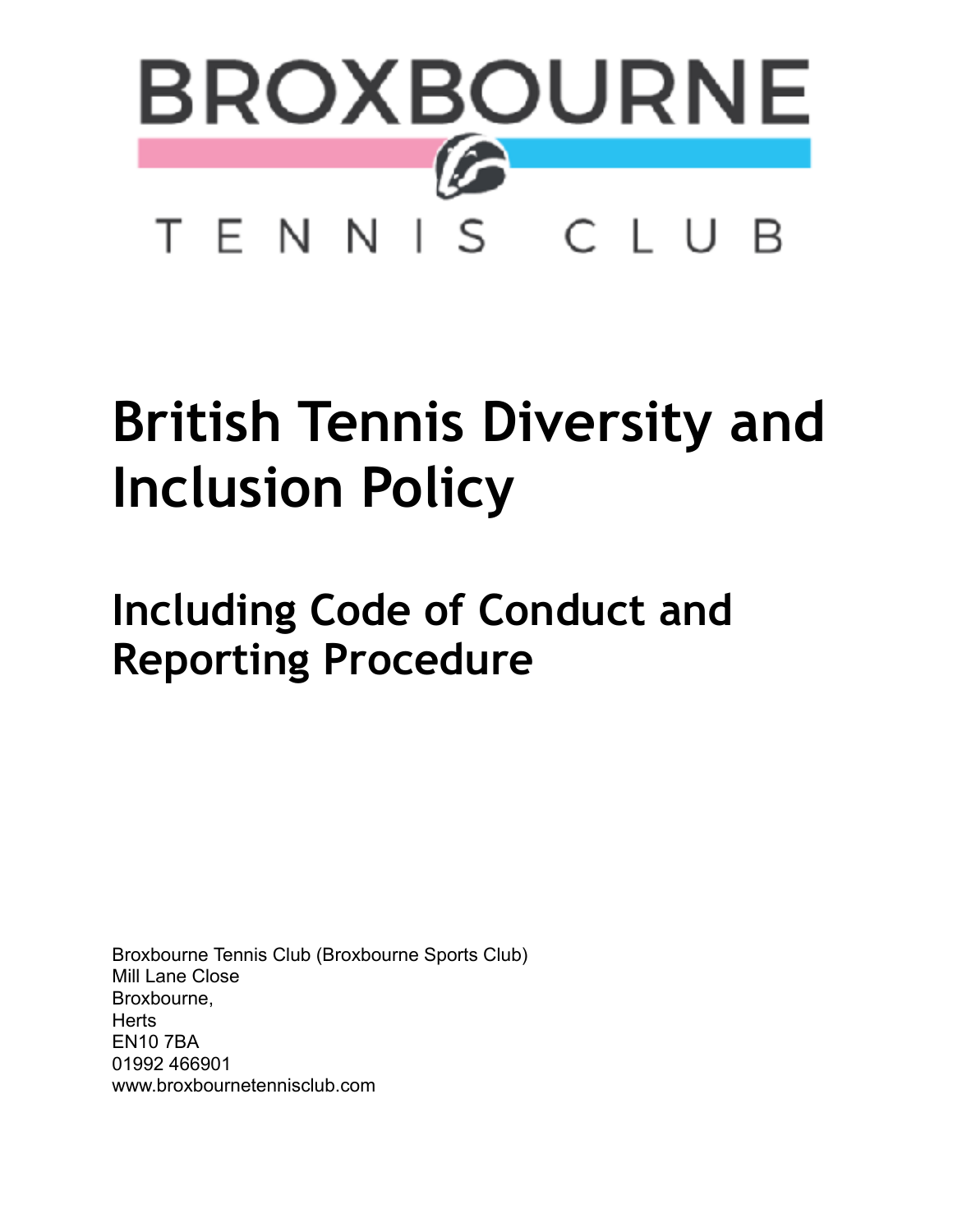### **Concern Reporting Procedure**

Anyone who has concerns that they or someone else is being discriminated against or has been a victim of discriminatory language or behaviour should:

| <b>Respond</b> | Listen carefully to what the person is telling you. Do not interrupt; keep<br>questions to a minimum; do not promise to keep the information secret                                                                                                                                                                                                                                                                                                                                                                                            |                                                                                                                                                                                                                                                                                                                                                                                                                                                                                                                                                                                                                                                                                                            |
|----------------|------------------------------------------------------------------------------------------------------------------------------------------------------------------------------------------------------------------------------------------------------------------------------------------------------------------------------------------------------------------------------------------------------------------------------------------------------------------------------------------------------------------------------------------------|------------------------------------------------------------------------------------------------------------------------------------------------------------------------------------------------------------------------------------------------------------------------------------------------------------------------------------------------------------------------------------------------------------------------------------------------------------------------------------------------------------------------------------------------------------------------------------------------------------------------------------------------------------------------------------------------------------|
| Refer          | Is someone in immediate<br>danger?<br><b>YES</b><br>Call the police (999)<br><b>THEN</b>                                                                                                                                                                                                                                                                                                                                                                                                                                                       | <b>NO</b><br>Talk to the club's Welfare Officer in<br>confidence<br>(Anne Coleman, 07773 636648,<br>anne.coleman2@outlook.com);<br>Talk to the LTA Safe and Inclusive Tennis<br>Team * (020 8487 7000) as soon as<br>possible [Mon-Fri, 9am-5pm]. If the Safe<br>and Inclusive Tennis Team is unavailable<br>and you want advice before the next<br>working day, call the NSPCC (0808 800<br>5000) or Parent Line Scotland (0800 028<br>2233) if your concerns is about a child.<br>If your concern us about an adult ask<br>them for details of your Local Authority<br><b>Adult Social Care Services.</b><br>Hate crime can alternatively be reported<br>through True Vision at www.report-<br>it.org.uk |
| <b>Record</b>  | Write an objective account of your concerns immediately using the Reporting<br>a Concern Form found in our website Safe and Inclusive Tennis page. Send it<br>to the LTA Safe and Inclusive Tennis Team within 48 hours of the concern/<br>disclosure (safeandinclusive@lta.org.uk)<br>Handling a concern/disclosure can be emotionally difficult. If you would like<br>to talk to someone after making a concern/disclosure, contact the LTA Safe<br>and Inclusive Tennis Team by phone 020 8487 7000 or email<br>safeandinclusive@lta.org.uk |                                                                                                                                                                                                                                                                                                                                                                                                                                                                                                                                                                                                                                                                                                            |

**\*** In Wales? You can also contact the Wales Safe and Inclusive Tennis Lead (029 2046 3335). In Scotland? You can also contact the Tennis Scotland Safe and Inclusive Tennis Lead (0131 444 4154).

(See appendix C for more details on what to do if a disclosure from a child or adult at risk is made to you)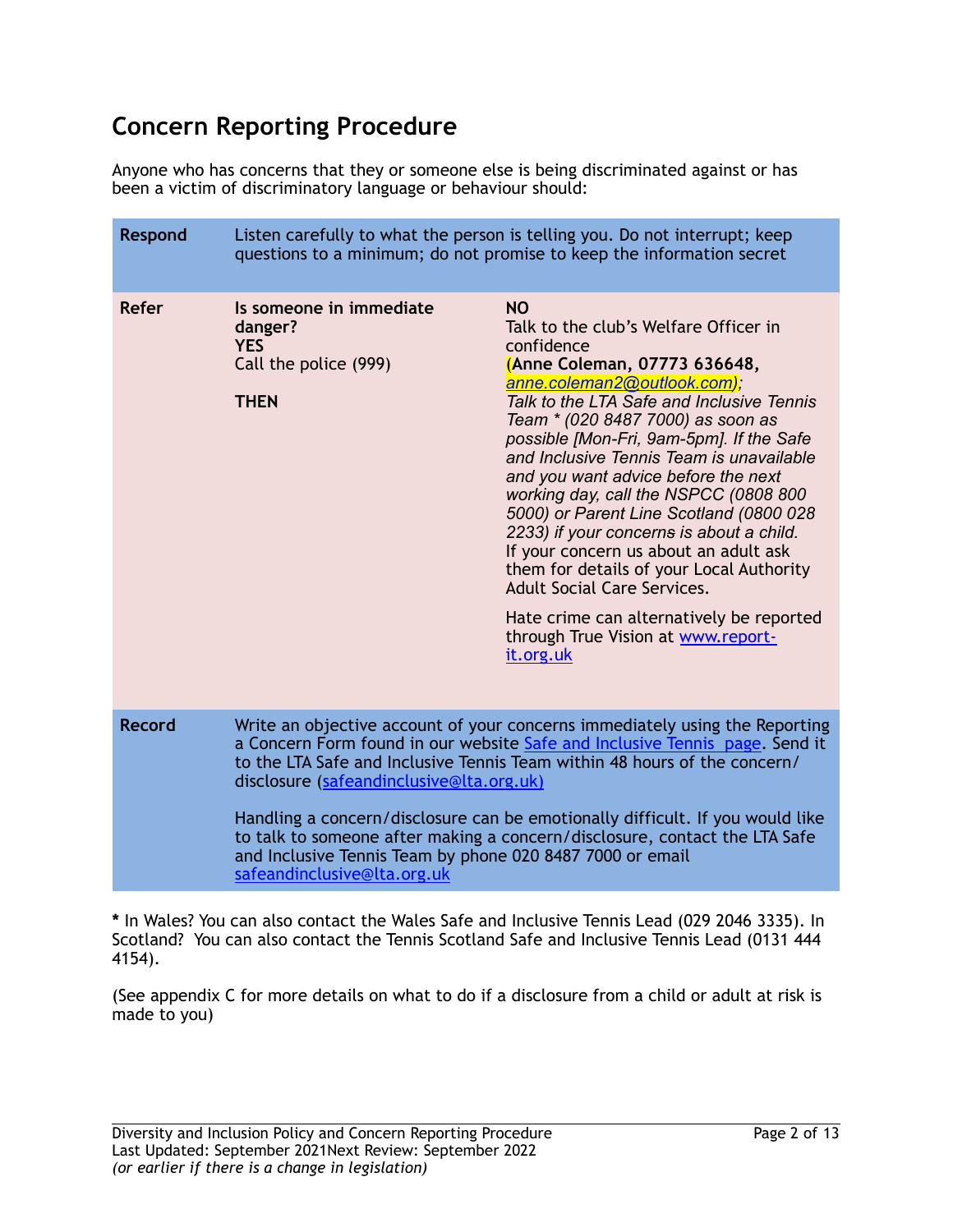#### **Diversity and Inclusion in Broxbourne Tennis Club**

This Policy sets out our commitment and includes our Safe and Inclusive Standards, Code of Conduct (page 8) and Reporting Procedure (page 2) and it supports our overall aims for diversity and inclusion that are to ensure that:

- Tennis is diverse and inclusive<br>• Diversity and inclusion are emb
- Diversity and inclusion are embedded in our club's culture and our behaviours
- We create a culture where inclusive leadership thrives<br>• We take a proactive approach using positive action to g
- We take a proactive approach using positive action to ensure that communities and individuals are valued and able to achieve their full potential.

To achieve these aims we believe that everyone involved in Tennis has a vital role to play in promoting diversity and inclusion and we ask everyone to become Safe and Inclusive Tennis Champions – proactively promoting Safe and Inclusive tennis and taking action against all forms of discrimination.

We are proud to have a Diversity and Inclusion Policy that demonstrates our commitment to making tennis diverse and inclusive. The commitment to Diversity and Inclusion is upheld by all - Lawn Tennis Association (LTA), Tennis Scotland, Tennis Wales and the Tennis Foundation.

These commitments are fully supported by the Broxbourne Tennis Club Committee.

Together we can make a positive difference to people from different backgrounds to participate in Tennis at our club.

Thank you.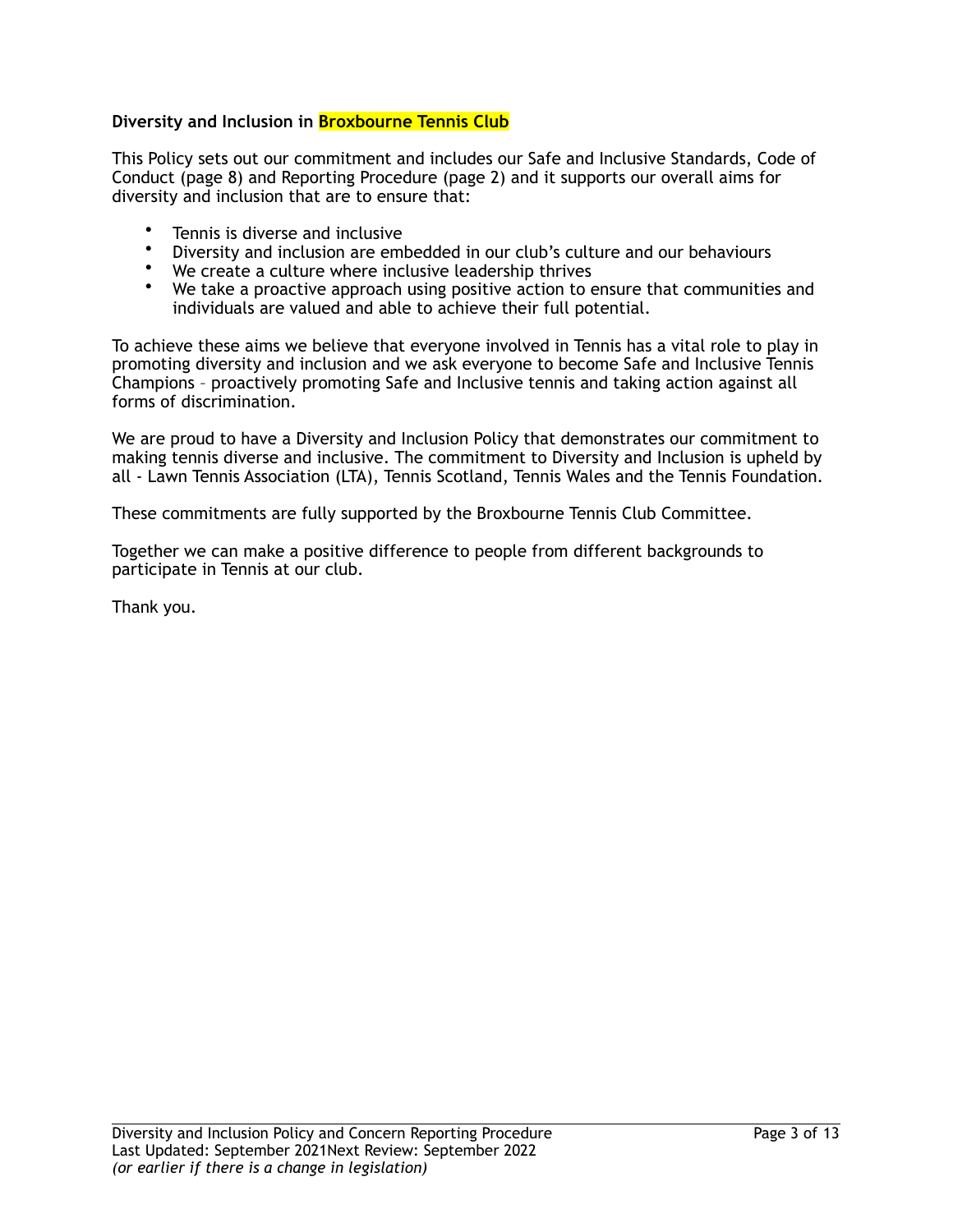#### **Diversity and Inclusion Policy**

#### **1. Policy Statement**

This Diversity and Inclusion Policy, Standards, Code of Conduct and Reporting Procedure are applicable to **Broxbourne Tennis Club** and is based on similar policies of:

- The Lawn Tennis Association (LTA)
- Tennis Scotland<br>• Tennis Wales
- Tennis Wales
- The Tennis Foundation.

As a club we contribute actively to enable more people to play tennis more often, in a manner that it is safe, inclusive, and fair. This applies regardless of a person's age, disability, gender reassignment status, sex, marital or civil partnership status, pregnancy or maternity, race, sex, sexual orientation, religion, race or sexual orientation, socio-economic status or any other background.

We recognise that many concerns and/or disclosures may have both safeguarding and diversity and inclusion elements to them. This policy reflects this through its reporting procedures, which replicate the safeguarding concern reporting procedures.

This Policy strives to minimise risk and support our venue, programmes, events and individuals to deliver and experience a positive tennis experience for everyone. The Reporting Procedures in page 2 outlines how to respond to safeguarding or discrimination concerns/ disclosures.

#### **2. Use of Terminology**

We have adopted the following definitions to explain our approach to diversity and inclusion in tennis:

**Discrimination** – treating someone in a less favourable way and causing them harm, because of their age, disability, gender reassignment, marriage or civil partnership, pregnancy or maternity, race, religion or belief, sex or sexual orientation

**Diversity** – acknowledging, celebrating and respecting the differences between groups of people and between individuals. We will work to ensure that people can be assured of an environment in which their rights, dignity and individual worth are respected, and in particular that they are able to enjoy their sport without the threat of intimidation, victimisation, harassment or abuse.

**Harassment** – unwanted conduct related to a relevant protected characteristic, which has the purpose or effect of violating an individual's dignity or creating and intimidating, hostile, degrading, humiliating or offensive environment for that individual or creates an intimidating, hostile, degrading, humiliating or offensive environment. The focus is on the perception of the complainant not the intent of the perpetrator. Employees can complain of behaviour they find offensive even if it is not directed at them.

**Inclusion** – ensuring that tennis is equally accessible to any member of the community so they can be fully involved in whatever capacity they choose; and that they are supported to achieve their potential in any capacity e.g. player, employee, volunteer, coach or official. We will work to ensure that people have a genuine and equal opportunity to participate to the full extent of their own ambitions and abilities, that they feel respected and valued and are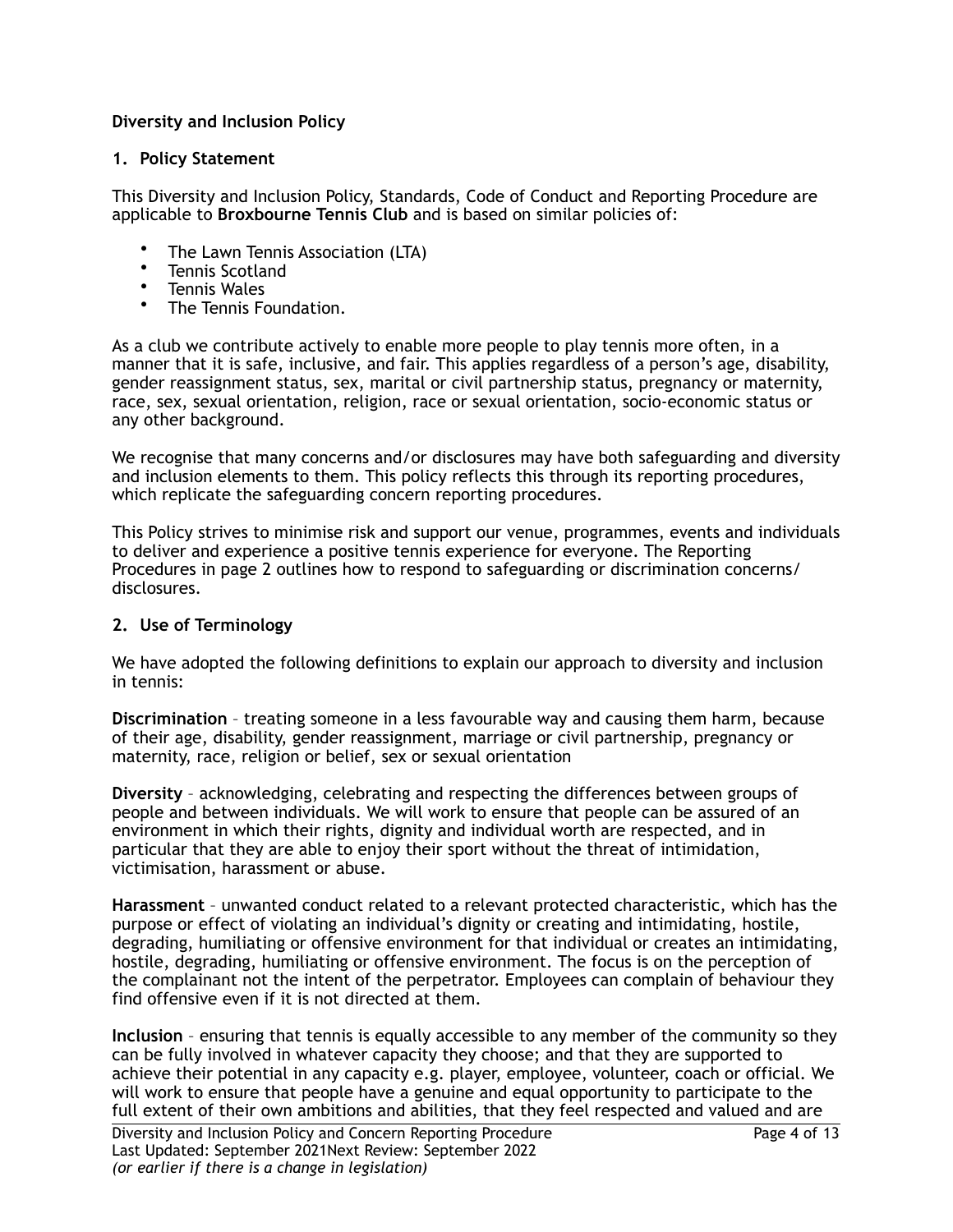not singled out, with regard to their age, disability, gender reassignment status, sex, marital or civil partnership status, pregnancy or maternity, race, sex, sexual orientation, religion, race or sexual orientation, socio-economic status or any other background.

**Positive action** – Broxbourne Tennis Club is committed to taking positive steps to counteract the effects of physical or cultural barriers – whether real or perceived – that restrict the opportunity for all sections of the community to participate equally and fully. We will ensure that we institute, support or contribute to appropriate measures or initiatives that enable access to tennis and participation in associated activities by people from any group that is under-represented in tennis or has difficulty accessing it and that they can do so with dignity or without being singled out.

(See Appendix A for full glossary of terms)

#### **3. Scope**

Broxbourne Tennis Club has direct safe and inclusive responsibility for:

- Staff, consultants, coaches and officials they employ;
- Volunteers, including board members and councillors they recruit;
- Venues they own;
- Events and programmes they run; and
- Ensuring all accreditation requirements are met by accredited coaches, officials and venues.

We recommend and support the development of good diversity and inclusion practice to:

- Accredited coaches, officials and venues;
- Players, parents and carers;
- Volunteers recruited by other organisations;
- Venues hired by or on our behalf
- Club Events.

This Policy is in line with national legislation (see appendix B for details of the relevant legislation) and applicable to our club, specifically to every person and place that we have direct safe and inclusive responsibility for.

#### **4. Responsibility for implementation of the Diversity and Inclusion Policy**

#### **Diversity and inclusion is everyone's responsibility: not responding to discriminatory or unacceptable language and behaviour is not an option.**

- The club's Committee and Chair have overall accountability for this Policy and Reporting Procedure, for being the strategic lead on diversity and inclusion and for ensuring compliance with the relevant legislation (see Appendix for details).
- The club's chair Nick Emery and Welfare Officer Anne Coleman have overall responsibility for implementation of the policy.
- The Chair and Welfare Officer of the club are responsible for updating this Policy and Reporting Procedure in line with legislative and organisational developments; and develop a strategic and proactive approach to diversity and inclusion and respond to discrimination concerns.
- The Broxbourne Tennis Club's Welfare OfficerAnne Coleman is responsible for supporting the club to identify where diversity and inclusion support is required; to implement safe and inclusive procedures; promote diversity and inclusion principles,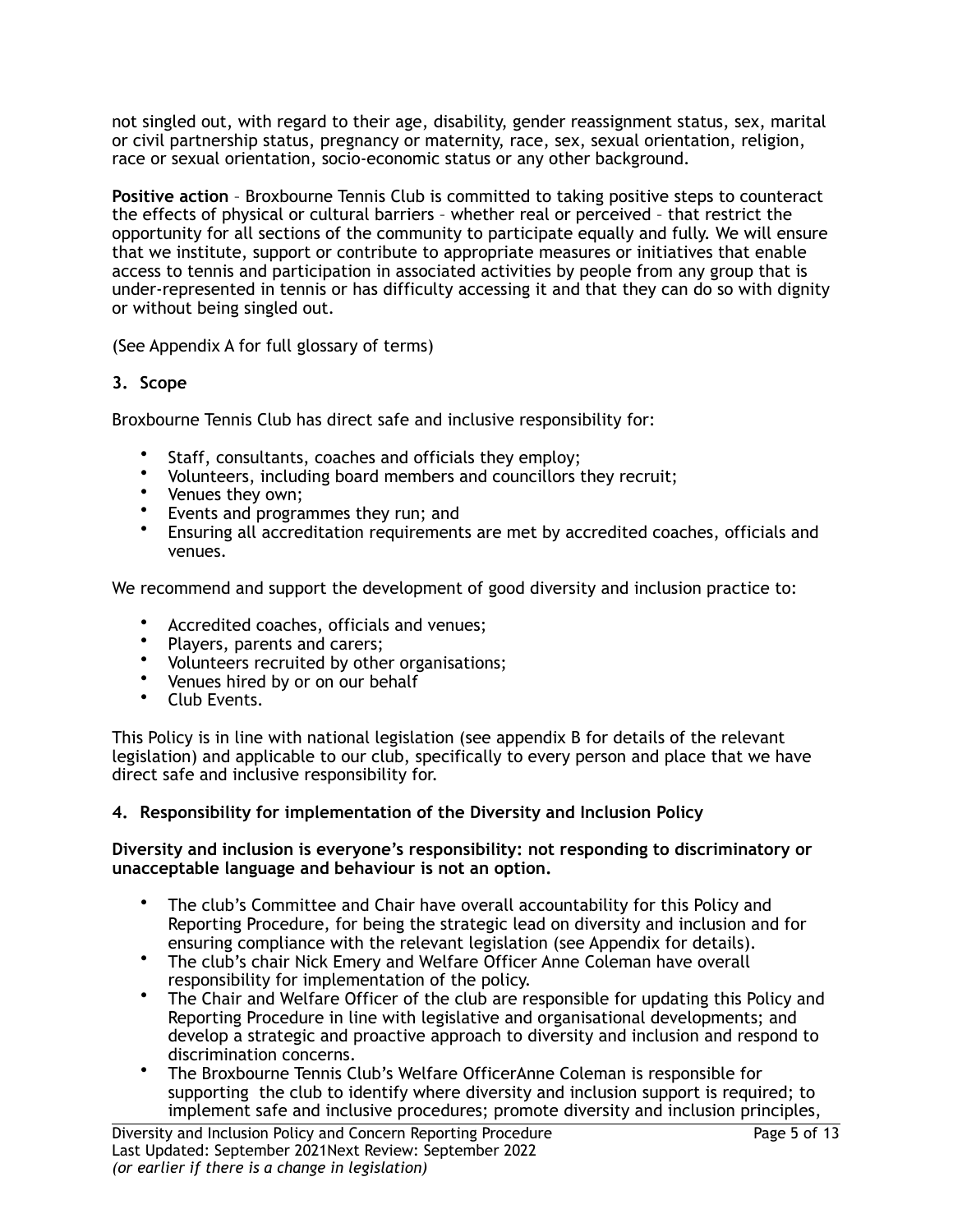including the Safeguarding and Reporting Procedure, to all the venues they manage, programmes, events and individuals including players, parents and carers.

- All staff, consultants, coaches, officials and volunteers involved in tennis are responsible for raising diversity and inclusion concerns with the club's Welfare Officer to start with; then the Safe and Inclusive Tennis team if applicable, as outlined in the Reporting Procedure.
- Players, parents and guardians are responsible for upholding the Code of Conduct and Reporting Procedure.
- The Broxbourne Tennis Club is committed to:
	- $\circ$  formally adopt this policy,
	- $\circ$  take steps to ensure that our committee, members, participants and volunteers behave in accordance with the policy, including where appropriate taking disciplinary action under our constitution;
	- $\circ$  ensure that access to membership as well as access to participation is open and inclusive;
	- o publish accurate information about the location and accessibility of our facilities; and
	- $\circ$  support measures and initiatives that British Tennis may institute or take part in to advance the aims of this policy as part of our commitment to our LTA membership.

Where there is a diversity and inclusion concern/disclosure:

• The individual who is told about, hears, or is made aware of the concern/ disclosure is responsible for following the [Concern Reporting Procedure](#page-0-0) above

#### **5. Breaches of the Diversity and Inclusion Policy, Standards, Code of Conduct and Reporting Procedure**

Where there are concerns that diversity and inclusion good practice has not been followed, all staff are encouraged to follow your club's whistleblowing policy; consultants, coaches, officials, volunteers and players are encouraged to:

1. Complain directly to the person or organisation and seek resolution. In the first instance, this can often resolve many disputes or concerns.

2. If required, you can contact the LTA Safe and Inclusive Tennis Team: safeandinclusive@lta.org.uk - they can assist in liaising with the club and investigating the matter. Alternatively, the NSPCC Whistleblowing advice line: 0800 028 0285;

3. Seek further advice from the Equality Advisory Support Service a call on 0808 800 0082. For further information their website is: http://www.equalityadvisoryservice.com/app/ask

If someone comes to you with a concern around discrimination, listen to their complaint, reassure them and advise them of the routes listed above (1-3).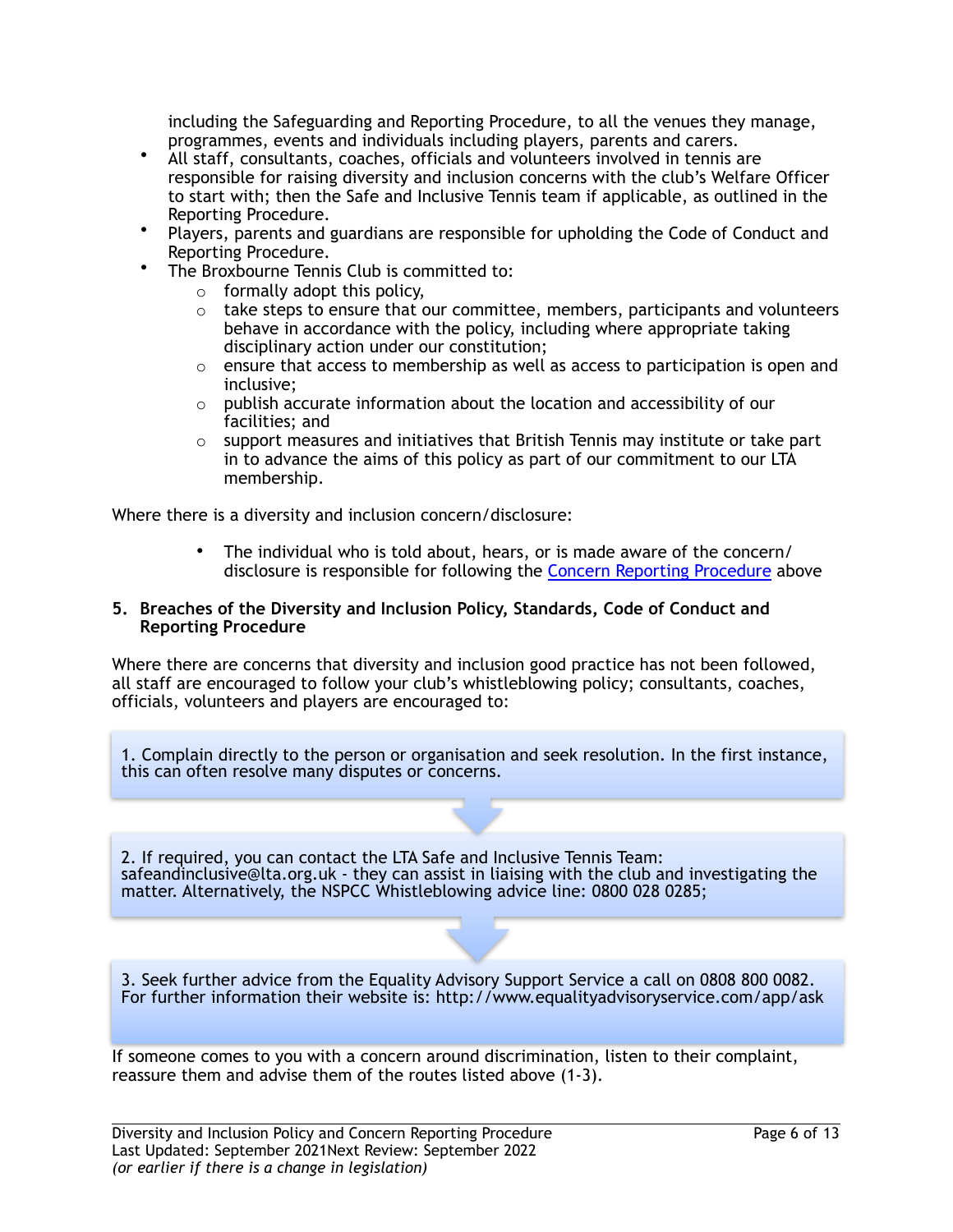Breaches of this Policy and/or failure to comply with the outlined responsibilities may result in the following by the LTA, Tennis Scotland, Tennis Wales and/or the Tennis Foundation:

- Venues Potential removal of LTA accreditation
- Staff disciplinary action leading to possible dismissal and legal action.<br>• Contracted consultants, officials and coaches termination of current and
- Contracted consultants, officials and coaches termination of current and future roles within all four organisations and possible legal action.
- Recruited volunteers, including councillors and board members termination of current and future roles within all four organisations and possible legal action.

Actions taken by staff, consultants, volunteers, officials, coaches, venues, clubs and/or events outside of the LTA, Tennis Scotland, Tennis Wales and/or the Tennis Foundation that are seen to contradict this Policy may be considered a violation of this Policy.

Where an appeal is lodged in response to a safeguarding decision made by the LTA Safe and Inclusive Tennis Team and Safeguarding and Protection Committee and/or Licensing and Registration Committee, an independent appeal body such as Sport Resolutions may be used. Their decision is final.

#### **6. Related policies and guidance**

- 
- 
- 
- 
- 
- [Safeguarding Policy](https://www.lta.org.uk/globalassets/about-lta/safeguarding/british-tennis-safeguarding-policy.pdf) Disciplinary Policy
- Grievance Policy Harassment Policy
- Bullying Policy Complaints Policy
- [Transgender Policy](https://www.lta.org.uk/about-the-lta/policies-and-rules/transgender-policy/) Whistle-blowing Policy
- Data Protection Policy And others as may be identified from time to time.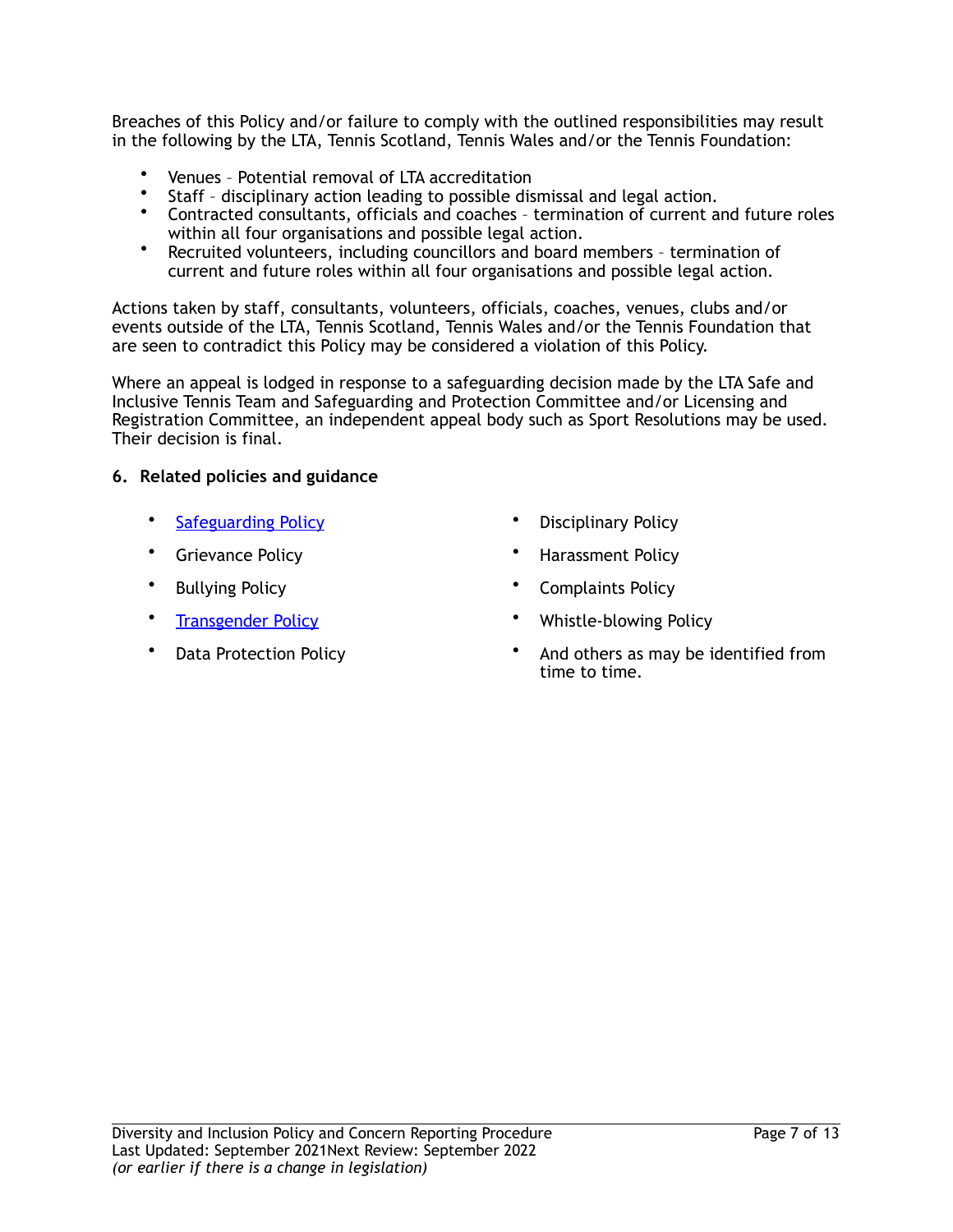## **Codes of Conduct**

#### **All members of staff and volunteers agree to:**

- Prioritise the well-being of all children and adults at risk at all times
- Treat all children and adults at risk fairly and with respect
- Be a positive role model. Act with integrity, even when no one is looking
- Help to create a safe and inclusive environment both on and off court
- Not allow any rough or dangerous behaviour, bullying or the use of bad or inappropriate language
- Report all allegations of abuse or poor practice to the club Welfare Officer
- Not use any sanctions that humiliate or harm a child or adult at risk
- Value and celebrate diversity and make all reasonable efforts to meet individual needs
- Keep clear boundaries between professional and personal life, including on social media
- Have the relevant consent from parents/carers, children and adults before taking or using photos and videos
- Refrain from making physical contact with children or adults unless it is necessary as part of an emergency or congratulatory (e.g. handshake / high five)
- Refrain from smoking and consuming alcohol during club activities or coaching sessions
- Ensure roles and responsibilities are clearly outlined and everyone has the required information and training
- Avoid being alone with a child or adult at risk unless there are exceptional circumstances
- Refrain from transporting children or adults at risk, unless this is required as part of a club activity (e.g. away match) and there is another adult in the vehicle
- Not abuse, neglect, harm or discriminate against anyone; or act in a way that may be interpreted as such
- Not have a relationship with anyone under 18 for whom they are coaching or responsible for
- Not to have a relationship with anyone over 18 whilst continuing to coach or be responsible for them

#### **All children agree to:**

- Be friendly, supportive and welcoming to other children and adults
- Play fairly and honestly
- Respect club staff, volunteers and Officials and accept their decisions
- Behave, respect and listen to your coach
- Take care of your equipment and club property
- Respect the rights, dignity and worth of all participants regardless of age, gender, ability, race, culture, religion or sexual identity
- Not use bad, inappropriate or racist language, including on social media
- Not bully, intimidate or harass anyone, including on social media
- Not smoke, drink alcohol or drugs of any kind on club premises or whilst representing the club at competitions or events
- Talk to the club Welfare Officer about any concerns or worries they have about themselves or others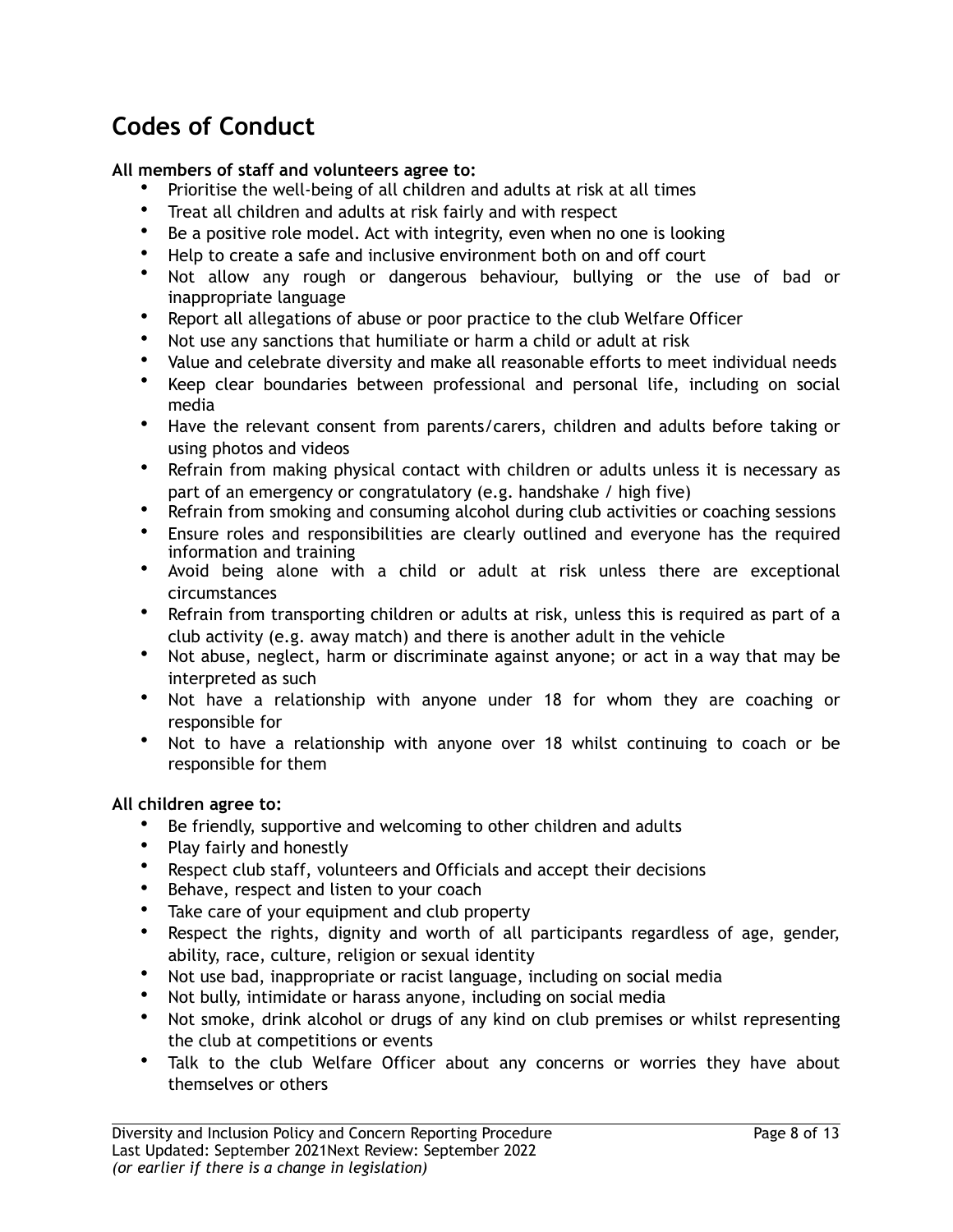#### **All adults agree to:**

- Positively reinforce your child and show an interest in their tennis
- Use appropriate language at all times
- Be realistic and supportive
- Never ridicule or admonish a child for making a mistake or losing a match
- Treat all children, adults, volunteers, coaches, officials and members of staff with respect
- Behave responsibly at the venue; do not embarrass your child
- Accept the official's decisions and do not go on court or interfere with matches
- Encourage your child to play by the rules, and teach them that they can only do their best
- Deliver and collect your child punctually from the venue
- Ensure your child has appropriate clothing for the weather conditions
- Ensure that your child understands their code of conduct
- Adhere to your venue's safeguarding policy, diversity and inclusion policy, rules and regulations
- Provide emergency contact details and any relevant information about your child including medical history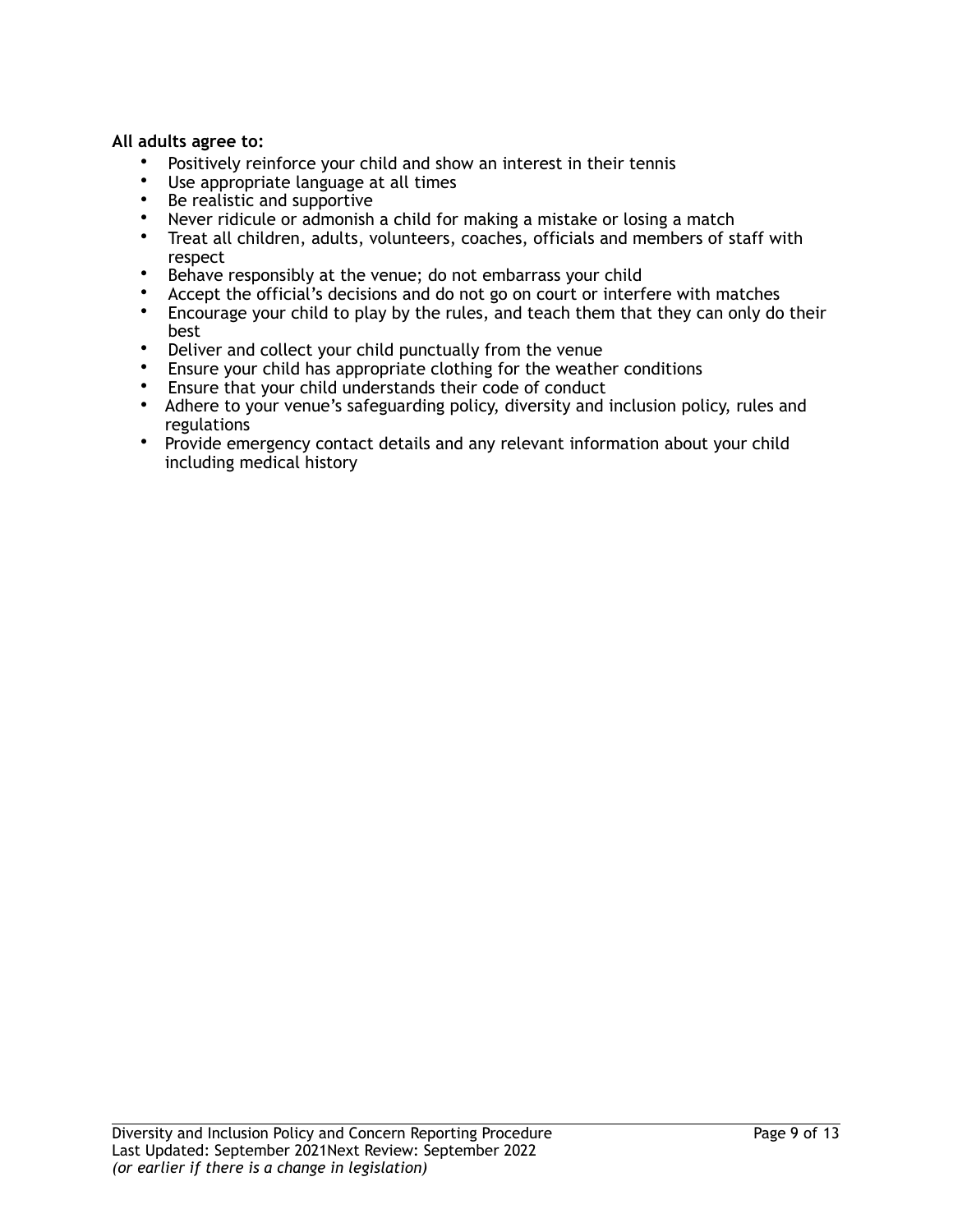#### **Appendix A:**

#### **Glossary of terms**

**Age:** This refers to a person belonging to a particular age group, which can mean people of the same age (e.g. 32-year old's) or range of ages (e.g. 18 - 30-year old's, or people over 50).

**Bisexual or Bi:** – refers to a person who has an emotional and/or sexual orientation towards more than one gender.

**Bullying:** can involve any form of physical, emotional, sexual or discriminatory abuse. It can also include cyber-bullying – using social media or mobile phones to perpetrate bullying.

**Direct discrimination:** treating someone less favourably than another person because of a protected characteristic.

**Disability:** A person having a physical or mental impairment that has a substantial and longterm adverse effect on that person's ability to carry out normal day-to-day activities.

**Discrimination:** treating someone in a less favourable way and causing them harm, because of their age, disability, gender reassignment, marriage or civil partnership, pregnancy or maternity, race, religion or belief, sex or sexual orientation.

**Discrimination by association:** discrimination against someone because they are associated with another person who possesses a protected characteristic.

**Discrimination by perception:** discrimination against someone because of the belief that someone possesses a protected characteristic.

**Diversity:** acknowledging and celebrating the differences between groups of people and between individuals**.** 

**Equality**: treating everyone with fairness and respect and recognising and responding to the needs of individuals. Taking positive actions to address existing disadvantages and barriers affecting how people engage with and participate in tennis.

**Ethnicity**: the social group a person belongs to, and either identifies with or is identified with by others, as a result of a mix of cultural and other factors including language, diet, religion, ancestry and physical features traditionally associated with race. Ethnicity is essentially selfdefined and may change over time.

**Gay**: refers to a man who has an emotional, romantic and/or sexual orientation towards men. Also, a generic term for lesbian and gay sexuality - some women define themselves as gay rather than lesbian.

**Gender identity: t**his is an individual's internal self-perception of their own gender. A person may identify as a man, as a woman, as neither man or woman (non-binary) or as androgyne/ polygender.

**Gender reassignment**: The process of changing or transitioning from one gender to another.

**Harassment:** unwanted conduct related to a relevant protected characteristic, which has the purpose or effect of violating an individual's dignity or creating and intimidating, hostile,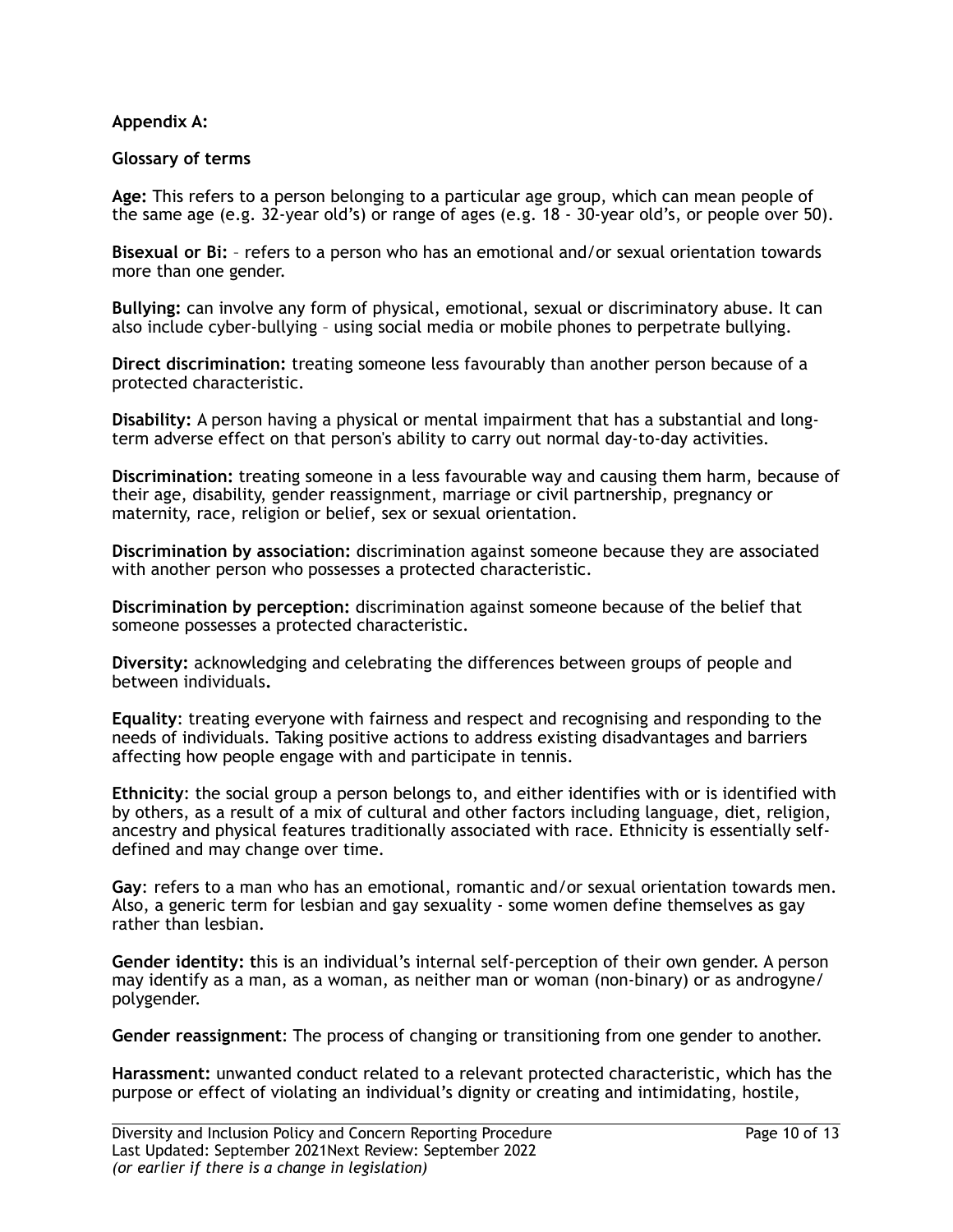degrading, humiliating or offensive environment for that individual or creates an intimidating, hostile, degrading, humiliating or offensive environment. The focus is on the perception of the complainant not the intent of the perpetrator. Employees can complain of behaviour they find offensive even if it is not directed at them.

**Hate crime:** crime that is targeted at a person because of hostility or prejudice towards that person's disability, race or ethnicity, religion or belief, sexual orientation or transgender identity. This can be committed against a person or property.

**Homophobia**: the fear, unreasonable anger, intolerance or/and hatred toward homosexuality, lesbian gay and bisexual people whether that person is homosexual or not.

**Inclusive leadership** – leaders who are aware of their own biases and preferences, actively seek out and consider different views and perspectives to inform better decision-making. They see diverse talent as a source of competitive advantage and inspire diverse people to drive organisational and individual performance towards a shared vision.

**An Inclusive Leader** – is a role model exemplar of inclusive behaviour; listens to and seeks out the views of diverse people and takes account of these views, without bias, in the decisions they make; appreciates that a diverse group of people will generate more creative solutions to problems and encourages this; inspires people through a shared vision of future success and motivates them to deliver it; leverages difference for high performance and provides responsive excellence to customers', clients' and service users' needs; provides positive feedback to boost people's self-efficacy; puts effort into helping diverse people identify their talents and develop them for performance now and future advancement; communicates authentically and honestly in a way that inspires trust, loyalty and well-being.

**Inclusion:** recognising that people from different backgrounds may have difference needs and expectations and may experience barriers in trying to access tennis. An inclusive venue is one that takes steps to attract and engage with people from many different backgrounds and meet their needs so that everyone has a positive experience and has the opportunity to achieve their potential.

**Indirect discrimination:** a practice, policy or rule which applies to everyone in the same way, but that has a worse effect on some people than others.

**LGBTQ:** an acronym for Lesbian, Gay, Bisexual, Trans and Questioning.

**Lesbian**: a woman who has an emotional romantic and /or sexual orientation towards women.

**Monitoring equality**: refers to data collection and analysis to check if people with protected characteristics are participating and being treated equally. For example: monitoring of the number of people with a disability who play tennis at our venue.

**Non-binary** – an umbrella term for a person who does not identify as only male or only female, or who may identify as both.

**Positive action:** a range of lawful actions that seek to overcome or minimise disadvantages (for example in employment opportunities) that people who share a protected characteristic have experienced, or to meet their different needs.

**Pregnancy and maternity**: pregnancy is the condition of being pregnant or expecting a baby. Maternity refers to the period after the birth, and is linked to maternity leave in the employment context. In the non-work context, protection against maternity discrimination is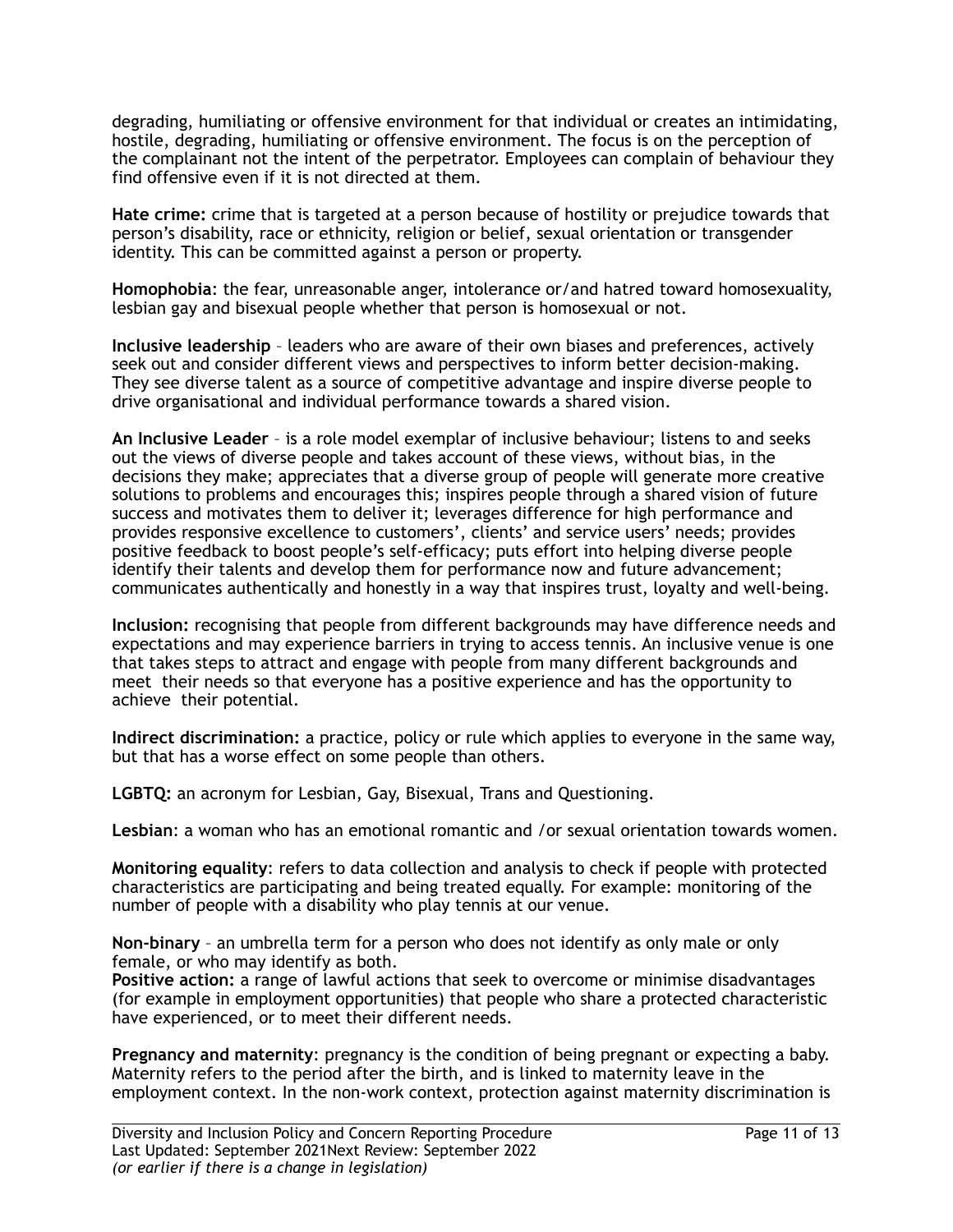for 26 weeks after giving birth, and this includes treating a woman unfavourably because she is breastfeeding.

**Questioning**: it refers to the process of exploring your own sexual orientation and/or gender identity.

**Race:** refers to the protected characteristic of race. It refers to a group of people defined by their race, colour, and nationality (including citizenship) ethnic or national origins.

**Radicalisation, extremism and terrorist behaviour**: Radicalisation is the process by which a person comes to support terrorism and/or forms of extremism. Extremism is vocal or active opposition to fundamental British values, including democracy, the rule of law, individual liberty and mutual respect and tolerance of different faiths and beliefs. There is no single way to identify an individual who is likely to be susceptible to extremist ideology. The internet and the use of social media can be a major factor in the radicalisation of people.

**Reasonable adjustment**: What is considered reasonable will depend on all the circumstances of the case including the size of an organisation and its resources, what is practicable, the effectiveness of what is being proposed and the likely disruption that would be caused by taking the measure in question as well as the availability of financial assistance

**Religion or belief:** religion has the meaning usually given to it but belief includes religious and philosophical beliefs including lack of belief (e.g. atheism). Generally, a belief should affect your life choices or the way you live for it to be included in the definition.

**Sex:** refers to the biological makeup such as primary and secondary sexual characteristics, genes, and hormones. The legal sex is usually assigned at birth and has traditionally been understood as consisting of two mutually exclusive groups, namely men and women.

**Sexual orientation:** a person's emotional, romantic and/or sexual attraction to another person.

**Trans:** an umbrella term to describe people whose gender is not the same as, or does not sit comfortably with, the sex they were assigned at birth. Trans people may describe themselves using one or more of a wide variety of terms, including (but not limited to) transgender, cross dresser, non-binary, genderqueer (GQ).

**Transphobia**: the fear, unreasonable anger, dislike, intolerance or/and hatred toward trans people, whether that person has undergone gender reassignment or is perceived to have done that.

**Transsexual Person:** someone who has started the process of changing their gender identity is undergoing or has undergone gender reassignment.

**Unconscious bias or implicit bias:** this refers to a bias that we are unaware of, and which happens outside of our control. It is a bias that happens automatically and is triggered by our brain making quick judgments and assessments of people and situations, influenced by our background, cultural environment and personal experiences.

**Victimisation:** when someone is treated badly because they have made or supported a complaint or grievance.